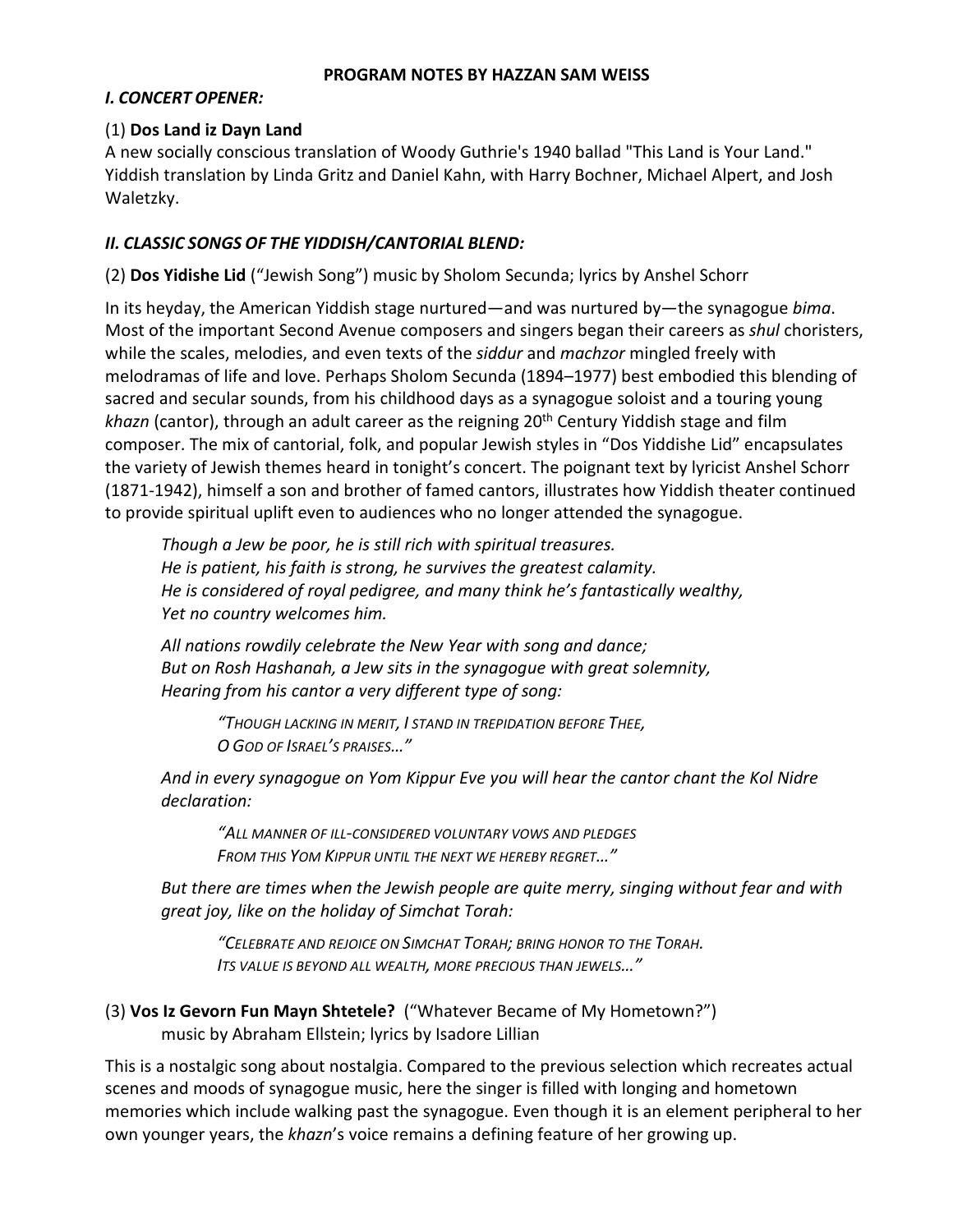*When I think back to my childhood years in the shtetl, I recall how we strolled in the beautiful nights of winter past the synagogue, where the cantor's voice poured forth with devotion:*

*"AS A SHEPHERD WHO TAKES CARE OF HIS FLOCK, LEADING HIS SHEEP WITH THE ROD AND COUNTING THEM ONE BY ONE..."*

*Oh, those little streets, the shul, the tree, the mill—will I yet see them again? Whatever happened to my shtetl; whatever happened to the old home?*

#### (4) **Eli Eli Lomo Azavtoni** ("My God, Why Have You Forsaken Me?") composed by Jacob Koppel Sandler

Written for an 1896 Yiddish melodrama, this runaway hit by an obscure composer who neglected to copyright his work yielded considerably more fame and fortune to the countless singers and music publishers who took advantage of the composer's oversight. Cantor Yossele Rosenblatt, in particular, catapulted this song to international fame through concert performaces, recordings, and sheet music, which fueled the assumption that he also composed it. The opening four title words are taken from Psalm 22, and the song ends with the line *Shema Yisrael*… Connecting these two Hebrew sources are Yiddish lines remarkable for their pathos more than for their poetry.

*"My God, my God, why have You forsaken me?" In fire and flames they burnt us; Everywhere they shamed and mocked us But no one could turn us away from You, my God, From Your Holy Torah and Mitzvot… Save me, oh save me from danger, As You once saved our fathers from angry judgments… "Listen, Israel, the Lord is our God; the Lord is One."*

# (5) **Mayn Zeydns Kholem** ("My Grandfather's Dream") composed by Abraham SInger

Abraham Singer (1876-1961) was a cantor-composer who specialized in writing Yiddish songs for cantors. As such, his creations are rich in both textual and musical liturgical content. The scenes depicted in "My Grandfather's Dream" (which, strictly speaking, is actually the grandchild's dream) have a quasi-operatic grand sweep to them, punctuated by varied traditional sounds of the synagogue.

*"Tell me, Zeyde, what is it like for our people up there?" And he described the scurrying angels in Heaven along with the Sages and biblical figures, all interceding with the Almighty on Israel's behalf. Iconic texts such as AVINU MALKEINU, SHMA KOILEINU and the TEN COMMANDMENTS are invoked with great passion. "Yes, Lord, we have sinned, but we are Your children, so we beg You to give heed to Your parental obligations K'RACHEM AV AL BANIM to forgive us once again." By the end of the dream Moses and God seem to reach an understanding. Our merciful Father in Heaven promises that as long as we obey the commandments, He will indeed have mercy and forgive His children.*

# (6) **Hob Ikh Mir a Shpan** ("I Have Horses and a Wagon")

folk song collected by Ruth Rubin; arr: Jeff Warschauer & Deborah Strauss

While many of the selections on our program display the more flamboyant aspects of cantorial singing, the music of this charming rarely heard song is marked by the contemplative intimacy of a private individual *davening* alone, complaining of various shortcomings that close off the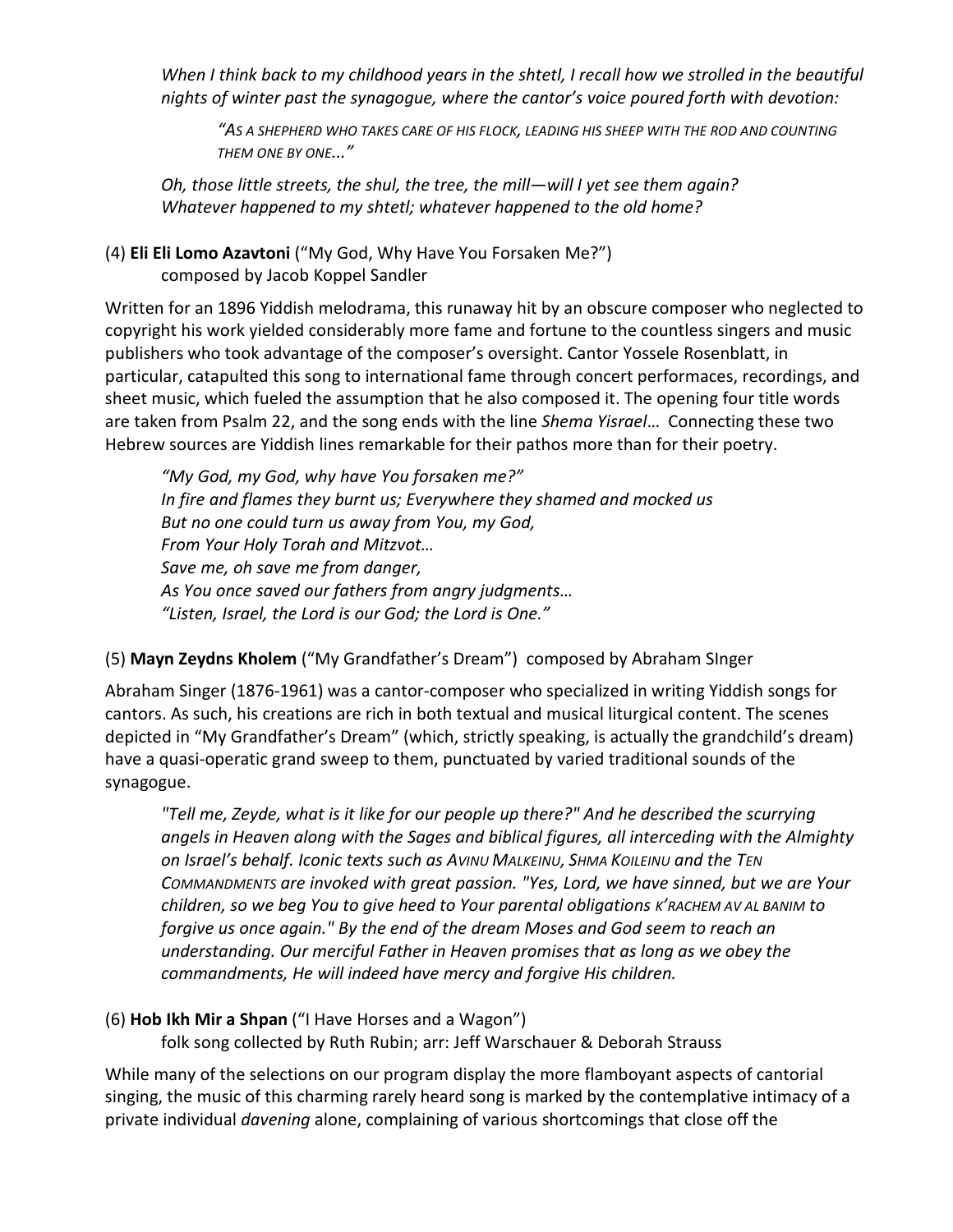possibilities of gainful employment. Yet the singer also invokes the calling of the *khazn* in the final lines of this all-Yiddish folk song of poverty and work.

*I could be a coach driver... I have a coach covered with black leather. I have two horses like lions, and four wheels. Refrain: But the wheels don't roll and the horses won't go; And the wife is cursing, and I need a glass of whiskey. I see a stone…and I sit on it and cry.* 

*I would have been a merchant, but I have no merchandise; I would have been a teacher, but I do not know any Torah.* 

*I could have been a cobbler, but I do not have an awl; I could have been a cantor, but I haven't got a voice.* 

### *III. SHABES*

(7) **Veshomru** ("Friday Night Prayer") composed by Lipa Feingold, based on traditional liturgy

\_\_\_\_\_\_\_\_\_\_\_\_\_\_\_\_\_\_\_\_\_\_\_\_\_\_\_\_\_\_\_\_\_\_\_\_\_\_\_\_\_\_\_\_\_\_\_\_\_\_\_\_\_\_\_\_\_\_\_\_\_\_\_\_\_

*Veshomru* represents a common Ashkenazic song device in which the lines of a Hebrew liturgical text alternate with Yiddish narrative, commentary and/or translation, thus replicating the elementary school *cheider* experience of studying the Bible.

*When you arrive in shul on Friday night you hear the khazn singing soulfully about the beautiful shabes, an exclusive gift bestowed upon the Jewish people…*

*"THE CHILDREN OF ISRAEL SHALL OBSERVE SHABBAT, MAKING SHABBAT A COVENANT FOR ETERNITY. BETWEEN ME AND THE CHILDREN OF ISRAEL IT IS A SIGN FOREVER; FOR IN SIX DAYS GOD MADE THE HEAVENS AND THE EARTH, AND ON THE SEVENTH DAY HE RESTED AND WAS REFRESHED.*

(8) **Ikh Benk Aheym** ("I Long for Home") music by Joseph Rumshinsky; original lyrics by Ludwig Satz; additional words by Judith Altmann and Deborah Katchko-Gray

In a style similar to the previous *Veshomru* (#7), *Ikh Benk Aheym* takes us through many of the domestic ritual observances of *shabes,* with emphasis on the musical pleasures they provide. In tonight's performance the nostalgic element is personalized and ratcheted up a notch by invoking the performer's personal family history which includes the name of her grandfather, the legendary Hazzan Adolph Katchko (1888–1958).

*How I miss my home… my childhood years… Friday night at my father's table. After making Kiddush and having eaten the gefilte fish, my father would pray:*

*"WHOEVER SANCTIFIES THE SABBATH PROPERLY WHOEVER GUARDS THE SABBATH FROM DESECRATION HIS GREAT REWARD WILL FIT HIS EFFORTS 'EVERY MAN AT HIS OWN CAMP, EVERY MAN AT HIS OWN BANNER…'"*

(9) **Shabes Baym Shalosh Seudes / Di Naye Vokh** ("The Sabbath Third Meal/The New Week") composed by Abraham Wolf Binder / Samuel Gozinsky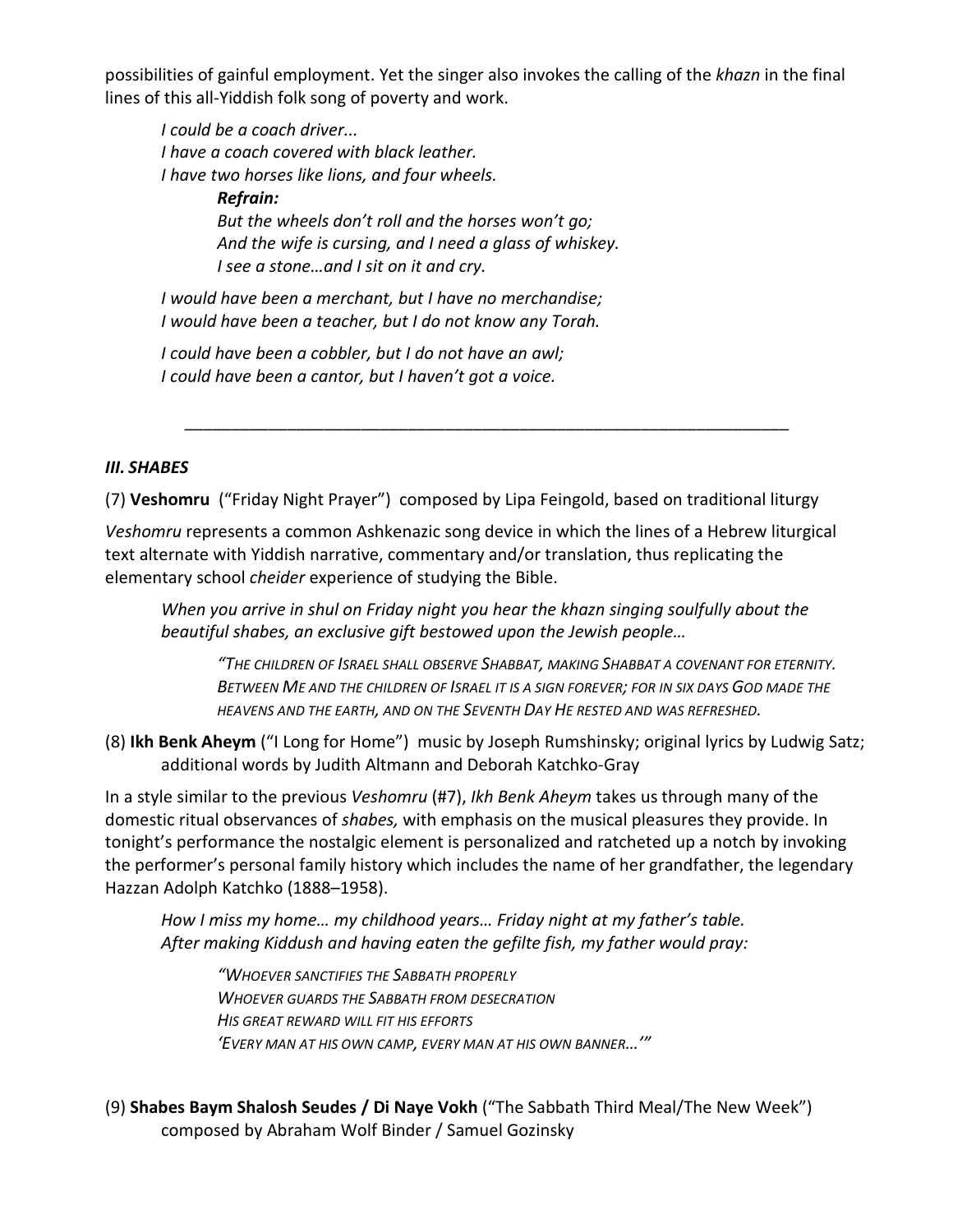This pair of songs by different composers are well-matched in mood and subject. The first one evokes the scene of a dimly lit late Sabbath afternoon obligatory meal. It is a time for pensive song and introspective discussion. The "Atah Echad" verses excerpted from the Mincha prayer serve as the musical centerpiece that anchors the proceedings. Once the Shabbat has passed into the night, prospects brighten as we welcome, in the second one, the hero of the moment Elijah the Prophet, harbinger of Messianic deliverance.

*At the shalosh seudes meal my father would sit deep in thought; out of the dark arose a voice of sweet dovotion inspired by the angels that hovered over him:*

*YOU ARE ONE AND YOUR NAME IS ONE; AND YOUR NATION ISRAEL IS UNIQUE…*

*Right after the Havdalah ceremony everyone's home lights up with joy and expectation as we welcome Elijah:*

*ELIJAH THE PROPHET, ELIJAH THE TISHBITE, ELIJAH OF GILEAD…*

(10) **Far Vos Zingt a Khazn?** ("What Makes a Khazn Sing?") music by Sholom Secunda; lyrics by Jacob Jacobs; adapted by Sarah Myerson

A perennial favorite for lightening the mood at a cantorial concert, this song asks and answers its question tongue-in-cheek, but along the way it affords the soloist some room to strut his stuff. Oops… Make that "to strut her stuff!" Hazzan Myerson has chosen to update and individualize *Far Vos Zingt a Khazn* to better fit her own personality:

*The world asks a question, why does a cantor sing? Because I like to. Why do I like to? Because I'm a cantor, and cantors like to sing. When it goes well for me, I sing happily; when it goes badly, I sing sadly. I sit and think, singing, in bed by night, singing. At a Bas Mitsve I sing, at a wedding I sing, Even in danger I sing. When I have a good position and don't need to worry, I sing. When I have a bad day to complain about, I sing. Purim, Peysekh, Shovues I sing. When I have a complaint against God, I plead for God to "Deliver us."*

*HOSHANA, DELIVER US, FOR YOUR SAKE, OUR GOD, DELIVER US. FOR YOUR SAKE, OUR CREATOR, DELIVER US.*

*FOR YOUR SAKE, OUR REDEEMER, DELIVER US. FOR YOUR SAKE, OUR SEEKER, DELIVER US.*

\_\_\_\_\_\_\_\_\_\_\_\_\_\_\_\_\_\_\_\_\_\_\_\_\_\_\_\_\_\_\_\_\_\_\_\_\_\_\_\_\_\_\_\_\_\_\_\_\_\_\_\_\_\_\_\_\_\_\_\_\_\_\_\_\_

# *IV. YOMIM NOROIM*

(11) **Zochreinu L'chayim** ("Remember Us for Life") composed by Abraham Singer

Our first High Holidays selection is another narrative-Yiddish-liturgical creation by Abraham Singer. He takes us through the entire period on the musical wings of the *nusach* (traditional chanting modes) of the season. Thus each return of the *Zochreinu L'chayim* refrain feels like a congregational event, rather than a mere compositional device.

*As the Ten Formidable Days approach, everyone is constantly thinking: "REMEMBER US FOR LIFE, SOVEREIGN WHO DESIRES LIFE." May God remember to grant him life in this New Year! "There is no one so righteous as to avoid sin." Dear God, "FORGIVE US, PARDON US, GRANT US ATONEMENT!"*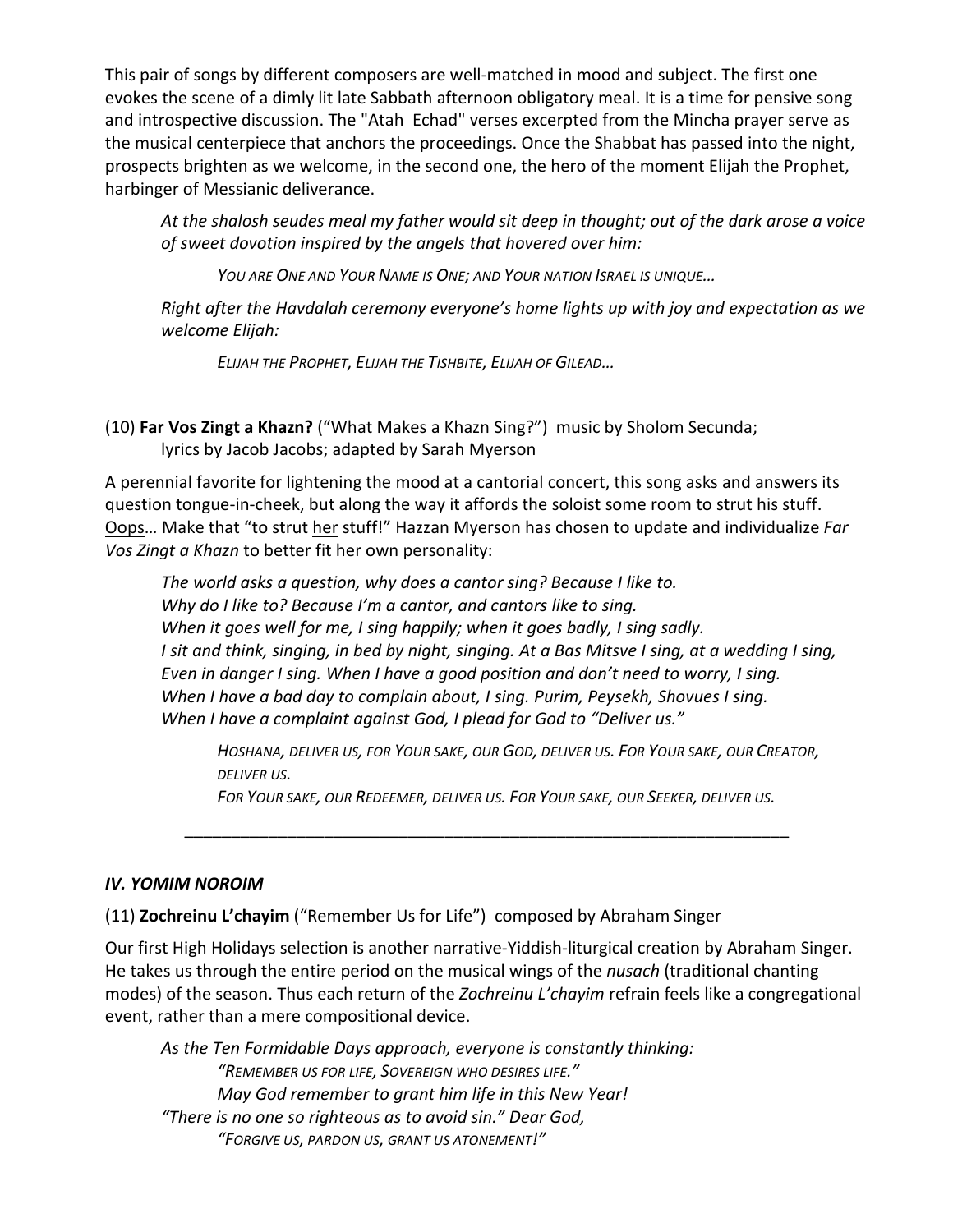*All of Yom Kippur spent in fasting and prayer… The hour of Neilah is here; Everyone feels better, everyone feels forgiven, all are transformed into singers: "REMEMBER US FOR LIFE, SOVEREIGN WHO DESIRES LIFE, SEAL US INTO THE BOOK OF LIFE." May God remember to grant him life in this New Year!*

(12) **A Mayse—Haveyn Yakir Li** ("A Story--Efrayim is My Precious Son") folk song, arr: Chaim Kotylansky, Sam Weiss

*Haveyn yakir li efrayim* is the verse from Jeremiah 31:20 that is included in the "Remembrance" section of the Rosh Hashanah Musaf Amidah. This Yiddish-Hebrew "story" is attributed to Levi-Yitzchok of Berditchev (1740–1809). It is a dialogue between the celebrated hasidic master's father and a townswoman of Berditchev. As a beloved *sh'liach tzibbur,* Levi-Yitzchok would make the High Holidays liturgy come alive to his congregants by interpolating explanations, stories, and musical orations. A favored practice of his was to chant a prayer alternating short Hebrew phrases with their Yiddish translations.

*"My father, of blessed memory, told me a story… A woman came to him crying bitterly, so he asked her, 'Why do you cry, my dear heart?' She replied, 'I cry because my head aches.' Dad said, 'Don't cry, dear... If you cry, your head will ache even more.' But the woman said to him, 'How can I not cry when the Fearful Days are near, and my children may not find grace in the eyes of the Lord?' Then Dad said to her, 'Stop weeping, Dear! The Almighty is a merciful Father; He will surely have mercy on His children—especially on such dear children. Is it not written:* 

*'…EFRAYIM IS MY DEAR SON, HE IS MY BELOVED CHILD; WHEN I SPEAK OF HIM, I AM REMINDED OF HIM MORE AND MORE; THEREFORE MY HEART YEARNS FOR HIM, AND I SHALL HAVE MERCY ON HIM. SO SAYS THE LORD.'"*

\_\_\_\_\_\_\_\_\_\_\_\_\_\_\_\_\_\_\_\_\_\_\_\_\_\_\_\_\_\_\_\_\_\_\_\_\_\_\_\_\_\_\_\_\_\_\_\_\_\_\_\_\_\_\_\_\_\_\_\_\_\_\_\_\_

### *V. YIDDISH FAVORITES*

(12) **Halevay** ("I Wish, I Wish") composed by Moishe Oysher; additional lyrics: Aliza Spiro

This Yinglish novelty song may have had a scant relationship with cantorial music as originally recorded by Moishe Oysher and the Barry Sisters, but it sure displayed vocal acrobatics. Hazzan Spiro, however, has added a healthy dose of *Hazzones* to the totallly updated version you will hear tonight.

*Halevay means "How I wish, I hope, I pray," And when you really wish and hope and pray, Luck is bound to come around your way.*

*Halevay I wish I were a bumble bee, And if I only were a bumble bee, All my honey I would give to thee.*

(14) **A Dudele** ("A Thou Song") folk song, arr: Leo Low

Another Yiddish-Hebrew folk song attributed to "Levi-Yitzchok the Berditchever." The somewhat enigmatic title refers to the Yiddish word for "you" or "thou," while also suggesting a shepherd's bagpipe ("dudelzak") as well as the concept of singing a "ditty." Like many of the great hasidic